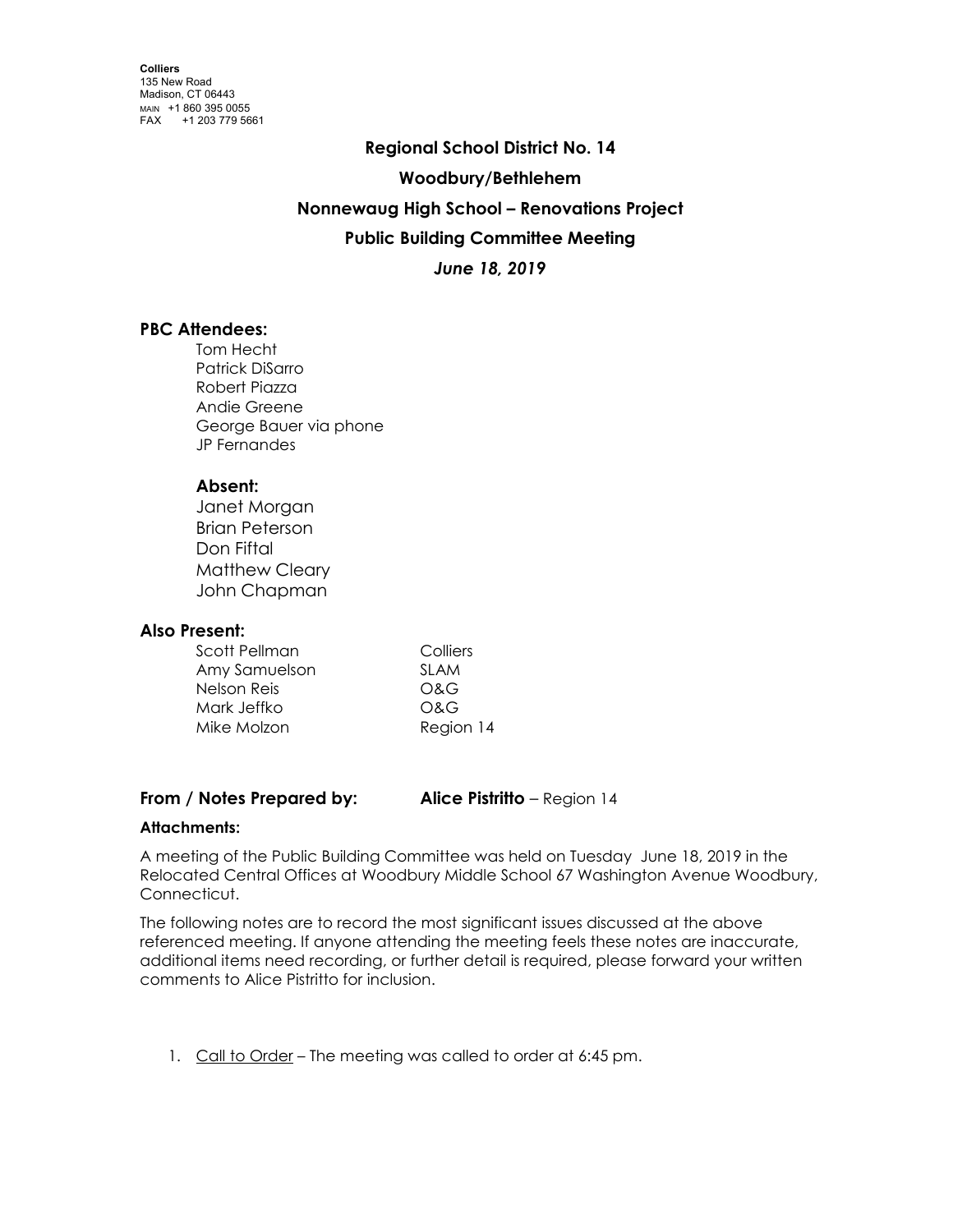# 2. Finance Report – Scott Pellman

• There was a finance working group meeting this past Wednesday June 12 where the team reviewed the latest pay application #22 along with the current project budget and contingencies.

PCO- 124, 129, 131, 132R 137 through 152 were reviewed with the working group and the following PCO's were approved:

- o PCO 131 Handrail in the Auditorium -\$4,264
- o PCO 132R Mech Room power and lighting \$3,421
- o PCO 137 Road widening and deletion of islands \$3398 (CM Contingency)
- o PCO 142 Added Conduit in the auditorium \$4,192
- o PCO 144 Added driveway signage \$541
- o PCO 145 Ice Maker Power in Science \$2,140
- o PCO 146 raise artificial turf anchor curb \$7,992
- o PCO 147 Frame Covers in loading dock \$7,603
- o PCO 150 Well casing Extension above grade \$2,530 (CM Contingency)

• An updated contingency status report was provided for the committee's review. The project has expended \$1,201,528 in construction contingency and there are pending issues or Owner improvements that total an additional \$1,515,723 which include place holders for bleachers and field lighting of \$800,000 and septic drywell renovations of \$275,000 and \$60,000.

• The current available contingency for the High School is 2.33 million prior to implementing any of the pending issues. The available contingency for the Central Office project is approximately \$650,000. Pat D asked about applying some of CO's funding for septic work. Scott P will explore the potential to split the change order.

• Also provided this evening is an updated cash flow, the projection for May was a little higher than the actual O&G invoice.

- The fourth application for reimbursement from the State will be filed this Month.
- 3. OPM Report Scott Pellman reported on the following:

# **Project update** –

We have been focusing on the move coordination to clear out the temporary classrooms for demolition. We have a proposal for furniture donations to review this evening. A schedule has been coordinated for fall athletic practices and events by the administration. Transportation off site is a school budget expense.

• Colliers received a proposal from the Reuse Network for a total of \$5,142 to accept the furniture that is no longer needed by the region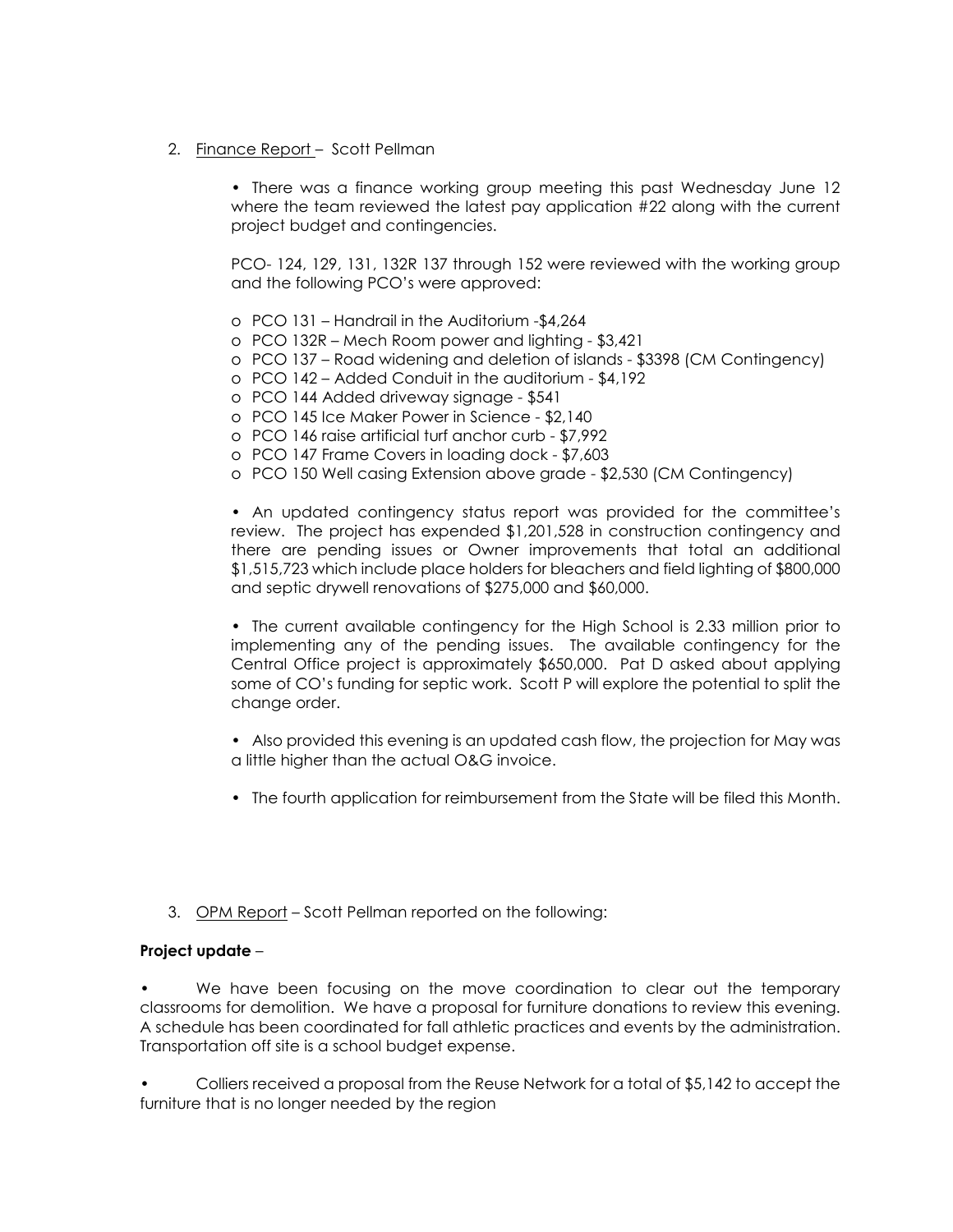• Septic modifications to system 301 along with 302/303 have been submitted to DEEP for review. The design construction team and Andie Greene have been reviewing the proposed costs for system 301, we are still waiting on costs for system 302/303. A perk test will be conducted on June 20th. Scott stressed he will pursue the issue to keep pushing this through quickly

b. Bleachers and Field Lighting – field stairs.

• SLAM provided a proposal for the two bleacher options, 500 and 1000 seats that was available as a hand out this evening. The costs are approx. \$192,000 for the 500 seats and \$305,000 for the 1000 seat. There are some additional alternates included. Strictly foundations

Lighting Proposal:

329,051 proposal from Musco wo/electrical distribution

SLAM provided a preliminary Fee proposal to coordinate both Field lighting and bleacher design for \$17,500 excluding electrical work at the restroom building CIVIL and MEP engineering.

• A final credit for the field stair materials was discussed. The proposed credit is \$2000.00 . Discussion about using the materials elsewhere on the property for possible additional seating. SLAM was requested to provide thoughts for re-use.

- c. Equipment proposals summary of costs to date.
- RH Lord Quote for desks in the revised business lab \$6,555.50
- RH Lord Quote for a mobile stair for the Auditorium \$2,186.10
- Quote for practice wrestling mats \$10,098.75

• Should Colliers request a quote to replace the 4 additional ranges in culinary, the cost of the first unit was \$640 – these will not be reimbursed. No quote at this time but can get a quote for the next meeting. Scott was directed to get a proposal for next month.

• Proposal for Re-Use Network will be \$6,856.00

d. PCO reviews – There are a number of PCO's that are still being reviewed by the design team – (124 IT storage room revisions,(come out of the CO contingency )129 window sills, 141 added FLVP outlets)

PCO–138 – Security film on side light glass by classroom doors \$28,770

PCO-139 – Electrical feeds to the athletic fields \$49,171

PCO-140 – Future Car charging station - \$19,429

- PCO-143 Auditorium light support rail \$26,245
- PCO-148 Exterior paint prep credit (\$71,805)
- PCO-149 Added supervision \$50,000 (CM Contingency)
- PCO-151 Elevator #1 revisions \$33,018(CM Contingency)
- PCO-152 Spray foam sheathing \$4,268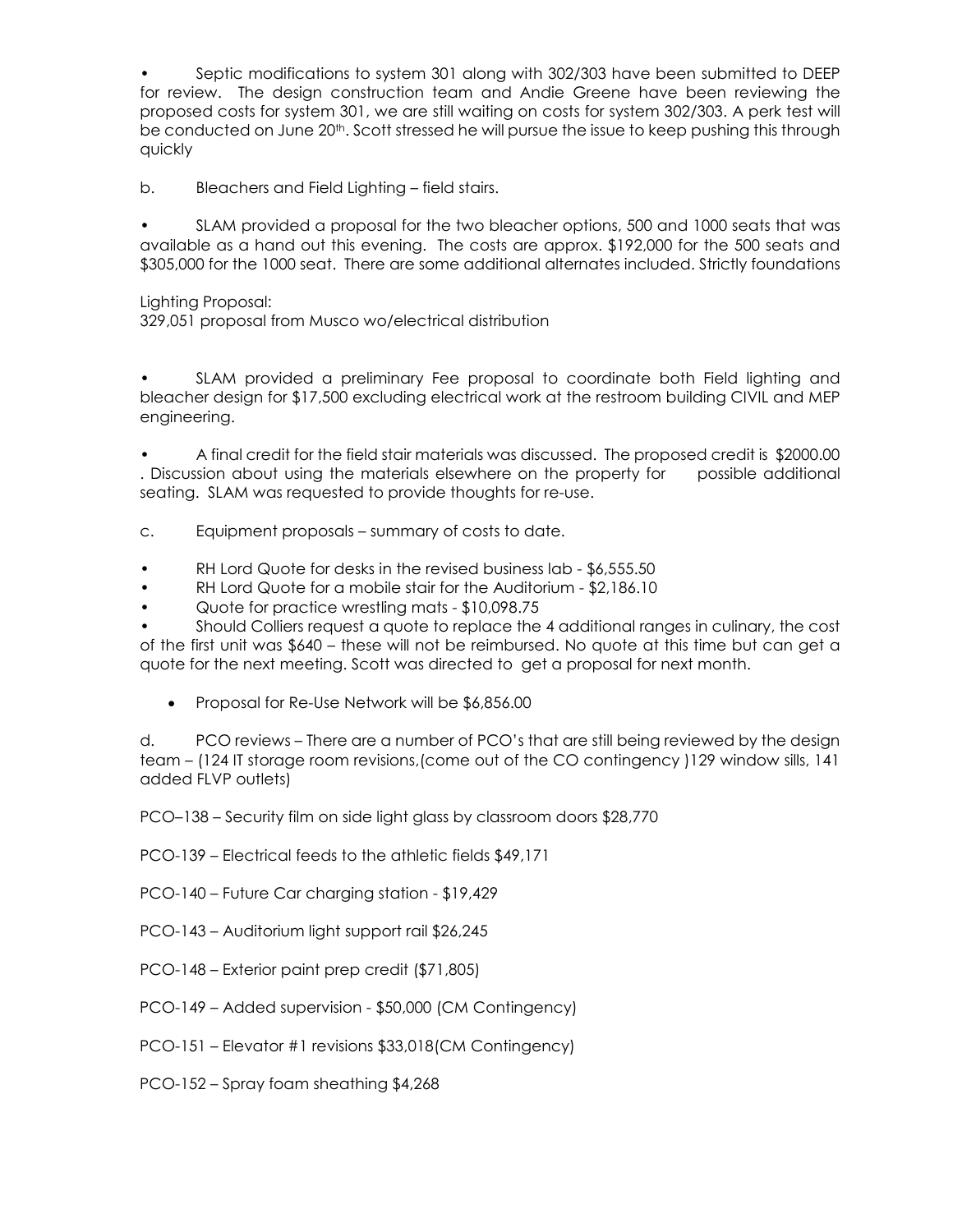**PCO-153** – This PCO was prepared for the modifications to Septic Field 301and the deletion of the dry wells. Approval of the PCO would allow O&G to start to order materials as soon as the project received DEEP approval, the timeline for completion of the work this summer is very tight. The proposed costs do not include electrical work which is currently being priced.

### **Motions:**

Furniture Donation

- Motion that the Public-School Building Committee accept the proposal from The Reuse Network dated June 18, 2019 in the amount of \$5,142 for furniture donation re-distribution.

**JP Fernandes made a motion that the public building committee approve the proposal from The Reuse Network dated June 18, 2019 in the amount of \$5,142 for furniture donation redistribution Seconded by Andie Greene, All in favor, Unanimous Motion passes**

Furniture

- Motion that the Public-School Building Committee accept the Quote # 33668 from RH Lord dated May 2, 2019 for student desks in the amount of \$6,555.50.

**JP Fernandes made a motion that the public building committee approve the Quote #33668 from RH Lord dated May 2, 2019 for student desks in the amount of \$6,555.50. Seconded by Andie Greene, All in favor -Unanimous - Motion passes**

- Motion that the Public-School Building Committee accept the Quote # 33699 from RH Lord dated May 28, 2019 for a mobile stair in the auditorium for \$2,186.10

**JP Fernandes made a motion that the public building committee approve the Quote# 33699 from RH Lord dated May 28, 2019 for a mobile stair in the auditorium for \$2,186.10 Seconded by Andie Greene, All in favor -Unanimous - Motion passes**

**Equipment** 

- Motion that the Public-School Building Committee accept the Quote #16150 from Resilite for practice wrestling mats in the amount of \$10,098.75

**JP Fernandes made a motion that the public building committee approve the Quote #16150 from Resilite for practice wrestling mats in the amount of \$10,098.75 Seconded by Andie Greene, All in favor -Unanimous - Motion passes**

PCO-138

Motion that the public building committee approve PCO – 138 dated 5/30/2019 to add security film to the classroom door sidelight in the amount of \$28,770

**JP Fernandes made a motion that the public building committee approve PCO – 138 dated 5/30/2019 to add security film to the classroom door sidelight in the amount of \$28,770 Seconded by Andie Greene, All in favor -Unanimous - Motion passes**

PCO-139

Motion that the public building committee approve PCO – 139 dated 5/30/2019 to add electrical outlets to the athletic field for a total of \$49,171.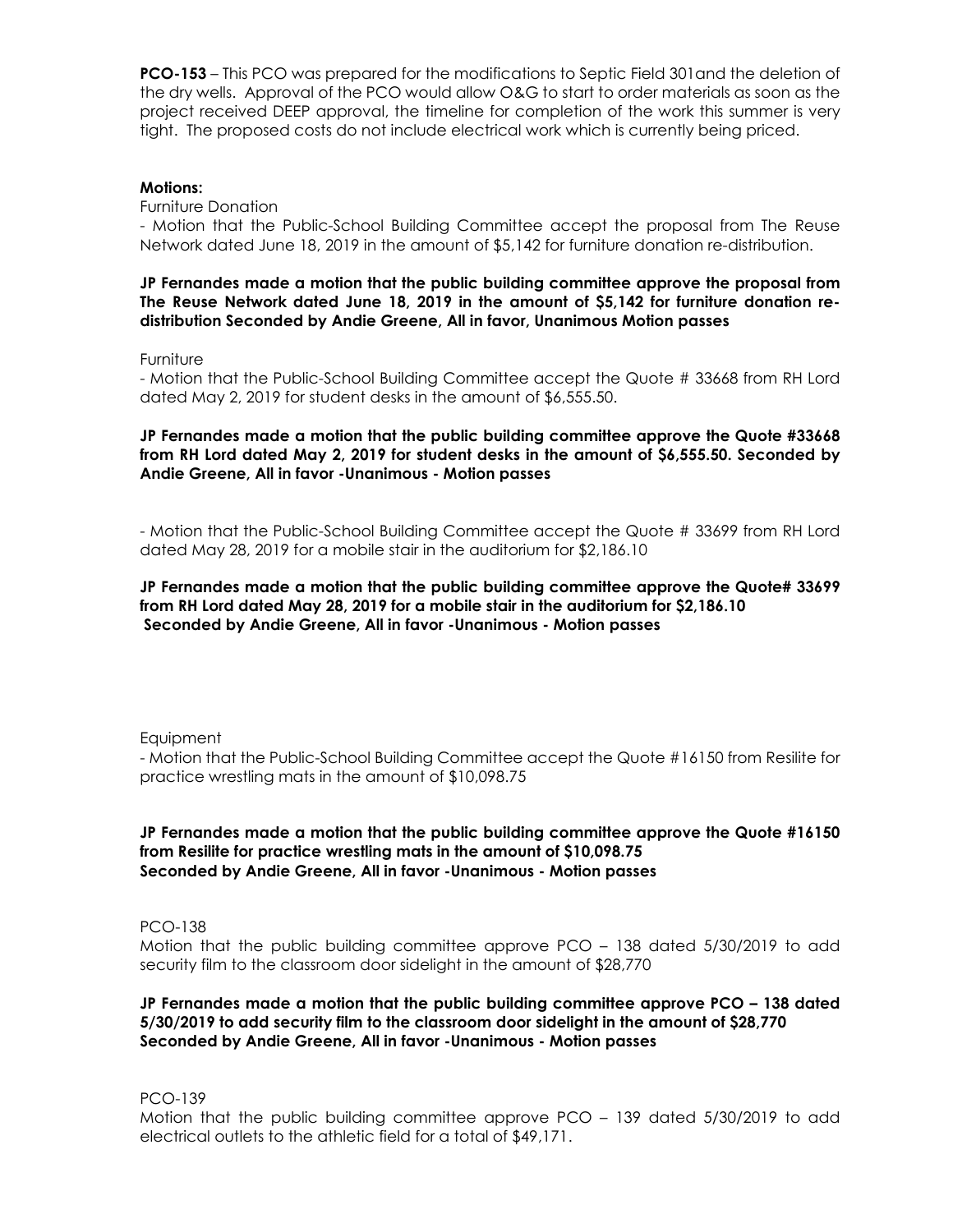**JP Fernandes made a motion that the public building committee approve PCO-139 dated 5/30/2019 to add electrical outlets to the athletic field for a total of \$49,171. Seconded by Andie Greene, All in favor -Unanimous - Motion passes**

#### PCO-143

Motion that the public building committee approve PCO – 143 dated 6/4/2019 to add the theatrical lighting support bar over the audience in the amount of \$26,245

### **JP Fernandes made a motion that the public building committee approve PCO-143 dated 6/4/2019 to add the theatrical lighting support bar over the audience in the amount of \$26,245 Seconded by Andie Greene, All in favor -Unanimous - Motion passes**

#### PCO-148

Motion that the public building committee approve PCO – 148 dated 6/6/2019 for a credit in the exterior painting prep in the amount of (\$71,805)

### **JP Fernandes made a motion that the public building committee approve PCO-148 dated 6/6/2019 for a credit in the exterior painting prep in the amount of (\$71,805) Seconded by Andie Greene, All in favor -Unanimous - Motion passes**

PCO-149

Motion that the public building committee approve PCO – 149 dated 6/11/2019 as a zero-cost change order in the amount of \$50,000 to replenish the second shift supervision allowance to be applied to the GMP Contingency.

**JP Fernandes made a motion that the public building committee approve PCO-149 dated 6/11/2019 as a zero-cost change order in the amount of \$50,000 to replenish the second shift supervision allowance to be applied to the GMP Contingency. Seconded by Andie Greene, All in favor -Unanimous - Motion passes**

#### PCO-151

Motion that the public building committee approve PCO – 151 dated 6/15/2019 as a zero-cost not to exceed change order in the amount of \$33,018 for elevator #1 modifications to be applied to the GMP Contingency.

### **JP Fernandes made a motion that the public building committee approve PCO**– **151 dated 6/15/2019 as a zero-cost not to exceed change order in the amount of \$33,018 for elevator #1 modifications to be applied to the GMP Contingency. Seconded by Andie Greene, All in favor -Unanimous - Motion passes**

PCO-152

Motion that the public building committee approve PCO – 152 dated 6/17/2019 to provide sheathing to allow spray foam installations in the amount of \$4,268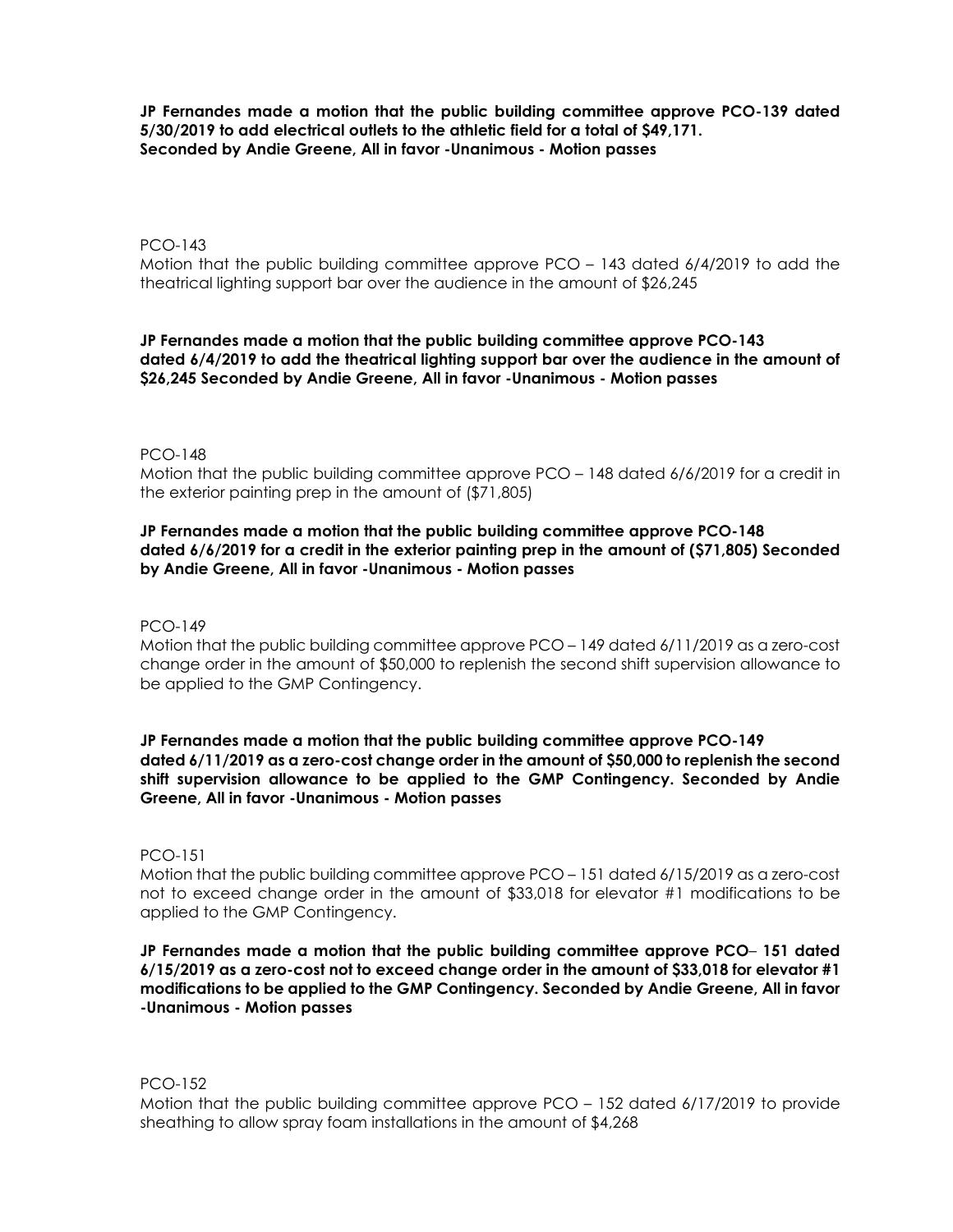**JP Fernandes made a motion that the public building committee approve PCO– 152 dated 6/17/2019 to provide sheathing to allow spray foam installations in the amount of \$4,268 Seconded by Andie Greene, All in favor -Unanimous - Motion passes**

PCO-153

Motion that the public building committee approve PCO – 153 dated 6/18/19 to furnish and install septic system 301 in the amount not to exceed \$262,970,00.

# **JP Fernandes made a motion that the public building committee approve PCO-153 dated 6/18/19 to furnish and install septic system 301 in the amount not to exceed \$262,970,00. Seconded by Andie Greene, All in favor -Unanimous - Motion passes**

Application for Payment #22

Motion that the public building committee approve the O&G Pay Application No 22 for the period from May 1 to May 31, 2019 in the amount of \$1,865,801.79

# **JP Fernandes made a motion that the public building committee approve the O&G Pay Application No 22 for the period from May 1 to May 31, 2019 in the amount of \$1,865,801.79 Seconded by Andie Greene, All in favor -Unanimous - Motion passes**

- 4. **Architects progress update** Amy Samuelson reported on the following:
- Meetings with Pam Sordi in regards to furniture and changes were discussed that were a benefit.
- Ian has been out to review the areas and the work from last summer. He has advised on how to make a good turf base.
- 5. **Construction Manager Update** Nelson Reis Project Manager reported on the following:
- Septic areas: Lump sum price is \$236,362.00 Nelson is pricing and will follow up. He expects that amount to be reduced. Nelson recommends ordering some of the materials needed while waiting for the final decision from DEEP.
- Pre- Planning for the summer work period begins 6/22. School helped by allowing work to be started earlier (May 31)
- Geo tech came out and inspected. Drainage has been installed and moving along
- Gymnasium roof rehab, painting has not begun
- Phase 4 classrooms, moving along well, Classrooms can be moved into at the end of July.
- Bus Loop Old front entrance to be removed
- Boiler room work moving along
- Attic work is difficult at this time of the year. Workers are in @6:00am to be able to work prior to oppressive heat of the day. No late afternoon work because of the oppressive heat
- Gymnasium under slab work went well. Some router work needs to be done